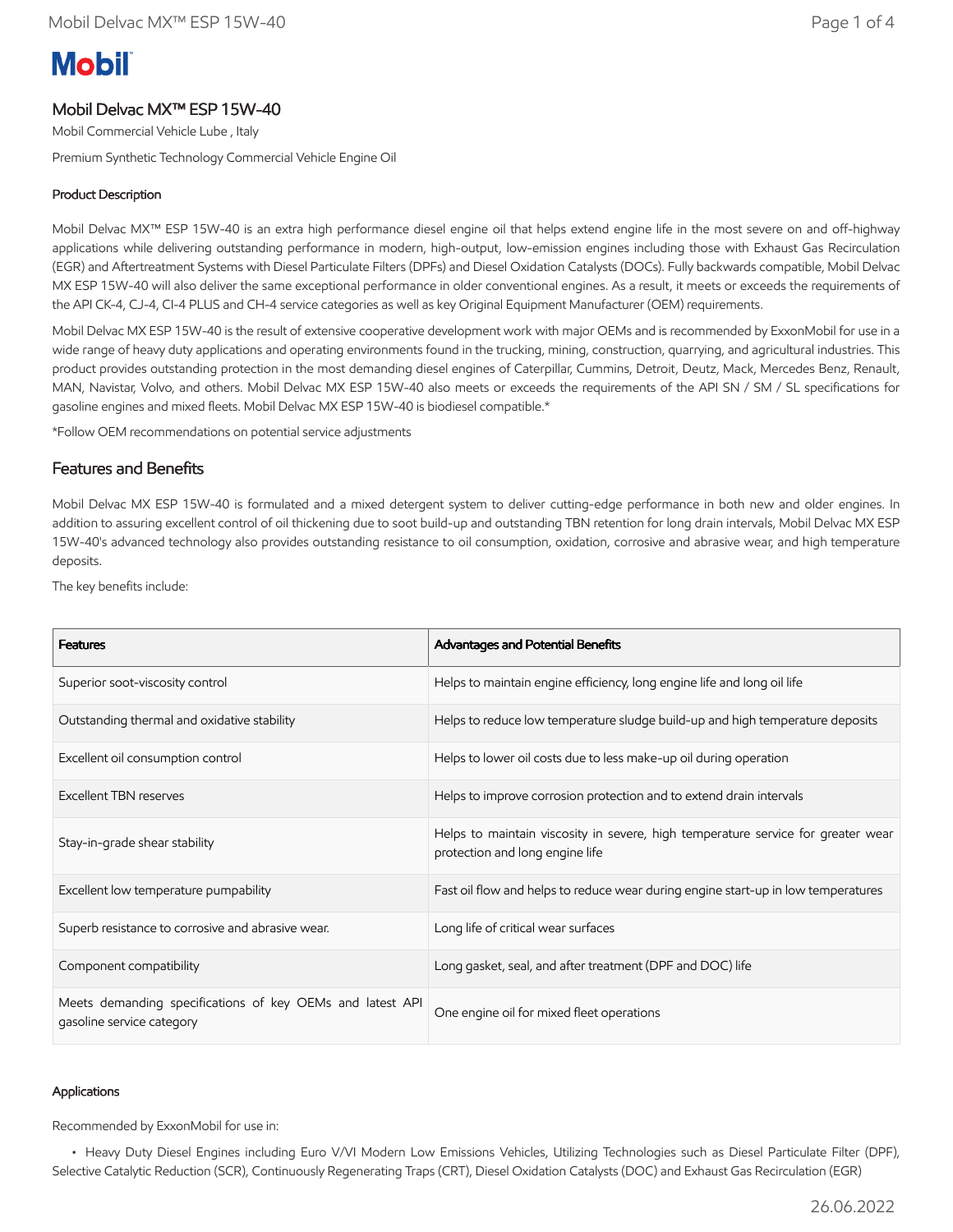• High-performance diesel applications including turbo-charged designs featuring EGR Technology and diesel applications using older, naturally aspirated conventional designs.

- On-highway heavy-duty trucking and off-highway including: construction, mining, quarrying, and agriculture.
- On-highway applications operating in both high speed/high load and short haul pick-up/delivery.
- Off-highway applications operating in severe low speed/heavy load conditions
- High performance gasoline engines and mixed fleet operations.
- Diesel-powered equipment from American, European and Japanese OEMs

#### Specifications and Approvals

| This product has the following approvals:   |
|---------------------------------------------|
| Detroit Detroit Fluids Specification 93K222 |
| Detroit Fluids Specification 93K218         |
| DEUTZ DQC II-10 LA                          |
| Mack EO-N Premium Plus 03                   |
| Mack EO-O Premium Plus                      |
| MACK EOS-4.5                                |
| MB-Approval 228.31                          |
| RENAULT TRUCKS RLD-3                        |
| VOLVO VDS-4.5                               |
| VOLVO VDS-4                                 |
| VOLVO VDS-3                                 |
| VOLVO VDS-2                                 |

| This product is recommended for use in applications requiring: |
|----------------------------------------------------------------|
| <b>MANM 3575</b>                                               |
| API CG-4                                                       |
| API CF-4                                                       |
| API CF-2                                                       |
| API CF                                                         |

This product meets or exceeds the requirements of:

API CK-4

API CJ-4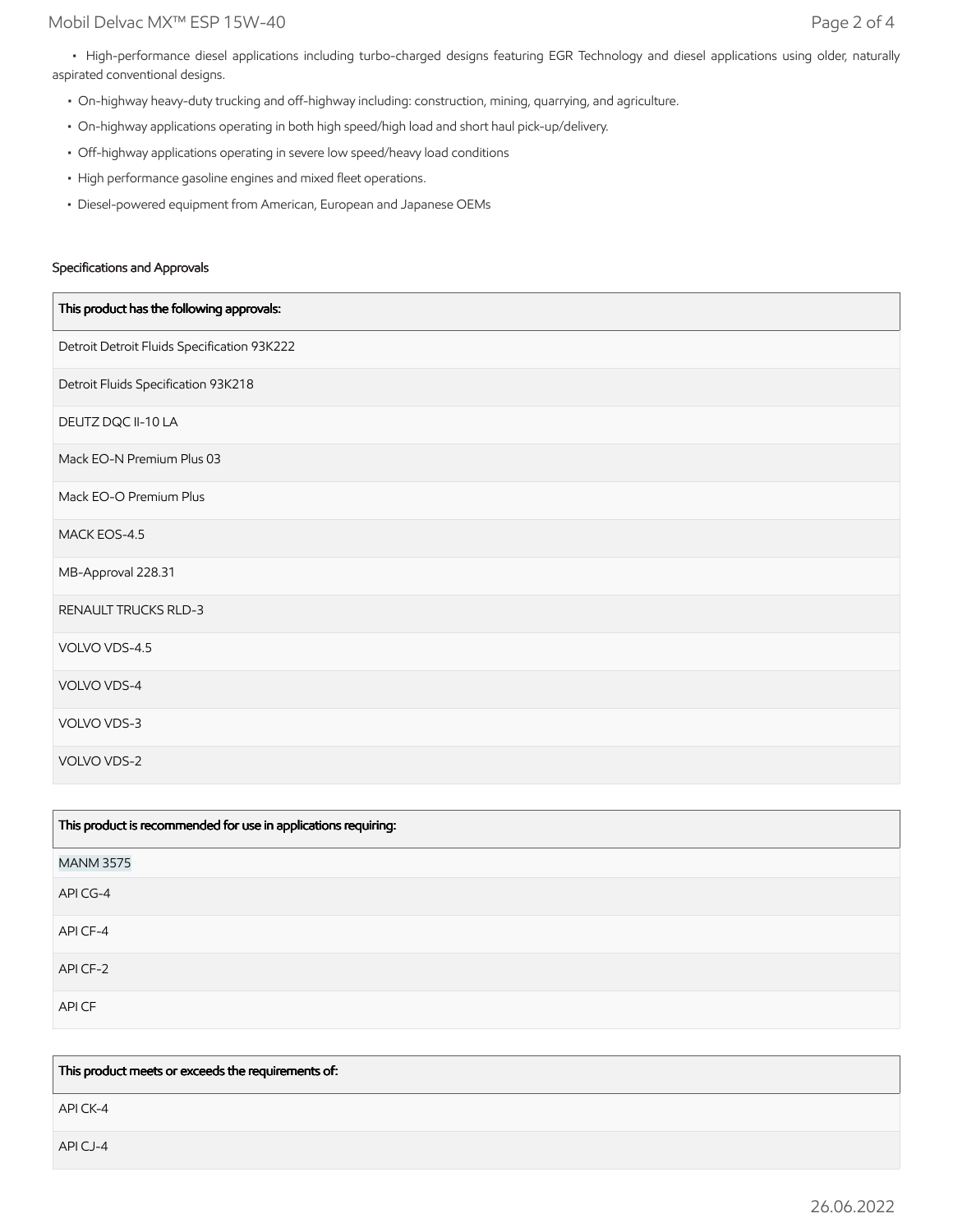| This product meets or exceeds the requirements of: |
|----------------------------------------------------|
| API CI-4 PLUS                                      |
| API CI-4                                           |
| API CH-4                                           |
| <b>API SN</b>                                      |
| API SM                                             |
| API SL                                             |
| CATERPILLAR ECF-3                                  |
| Cummins CES 20086                                  |
| ISUZU DEO (w/ DPD Equipped Vehicles)               |
| ACEA E7                                            |
| ACEA E9                                            |
| JASO DH-2                                          |

#### Properties and Specifications

| Property                                      |            |
|-----------------------------------------------|------------|
| Grade                                         | SAE 15W-40 |
| Ash, Sulfated, mass%, ASTM D874               | 0.9        |
| Flash Point, Cleveland Open Cup, °C, ASTM D92 | 225        |
| Kinematic Viscosity @ 100 C, mm2/s, ASTM D445 | 14.1       |
| Kinematic Viscosity @ 40 C, mm2/s, ASTM D445  | 109        |
| Pour Point, °C, ASTM D97                      | $-33$      |
| Total Base Number, mgKOH/g, ASTM D2896        | 9.8        |
| Viscosity Index, ASTM D2270                   | 130        |

#### Health and safety

Health and Safety recommendations for this product can be found on the Material Safety Data Sheet (MSDS) @ [http://www.msds.exxonmobil.com](http://www.msds.exxonmobil.com/psims/psims.aspx) /psims/psims.aspx

All trademarks used herein are trademarks or registered trademarks of Exxon Mobil Corporation or one of its subsidiaries unless indicated otherwise. 01-2022

Esso Italiana s.r.l. Via Castello della Magliana 25